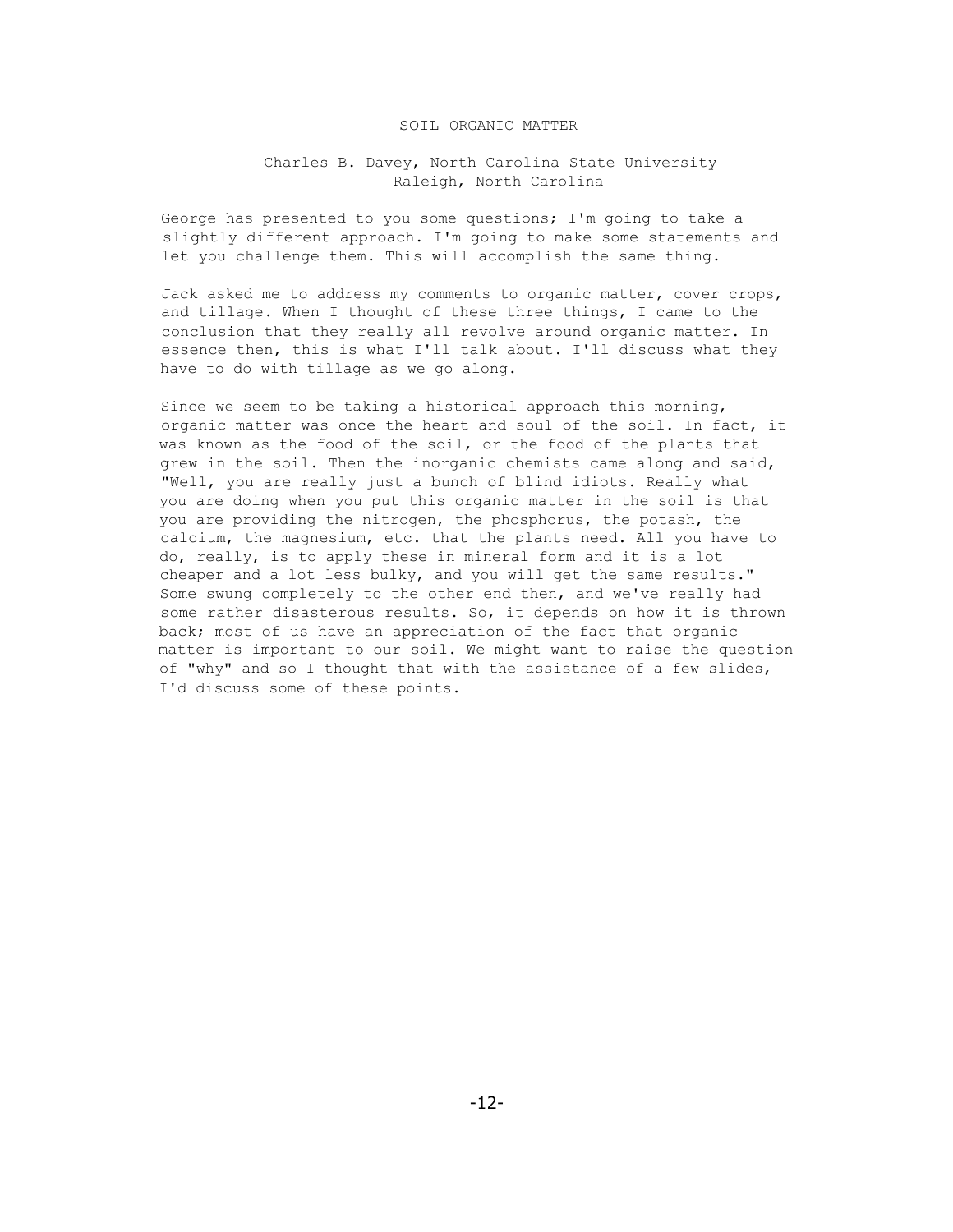#### 1. Nursery soil organic matter sources

There are primarily three things: cover crops, fresh organic residues, and composts.

(a) Cover crops: This is green manures, or green crops. It's growing some crop on the land hoping to provide some organic matter.

(b) Fresh organic residues: This is bringing organic matter to the area that did not grow there.

(c) Composts: Bringing organic matter to the nursery, composting it, and then applying it to the soil.

In a few cases and under certain situations, some people grow cover crops and them compost it before putting it back into the soil. This is where organic matter comes from--now, where does it go?

#### 2. Nursery soil organic matter losses

We lose organic matter to three different routes.

(a) Oxidation: A nursery soil that is tilled, opened, and exposed by just the natural biological activity in the soil is going to break down the organic matter. It is a constant decomposition. This is not bad. The organisms that do this decomposition, a great number of them, benefit us from other ways and so we want this biological activity in the soil.

(b) Erosion: Wind or water erosion cause loss of organic matter. Although we try to avoid this as much as possible, the nursery soil is opened and exposed and we do get some of this.

(c) Removal with seedlings: There is a considerable quantity of the organic matter (that we work so hard to put back into the soil) that we turn right around and haul off attached to the roots of the seedlings. I'll show you a couple of slides on this and show you how it works.

# 3. Physical and chemical advantages of organic matter in nursery soil

(a) Improved aggregation in the structures of the soil; this is important to the tillage aspects.

(b) Tillage: One expects this to fall right along in this line.

(c) Penetration of water into the soil and moisture retention: This goes across the board to almost all soil types- makes no difference if its a sandy or clay soil. With good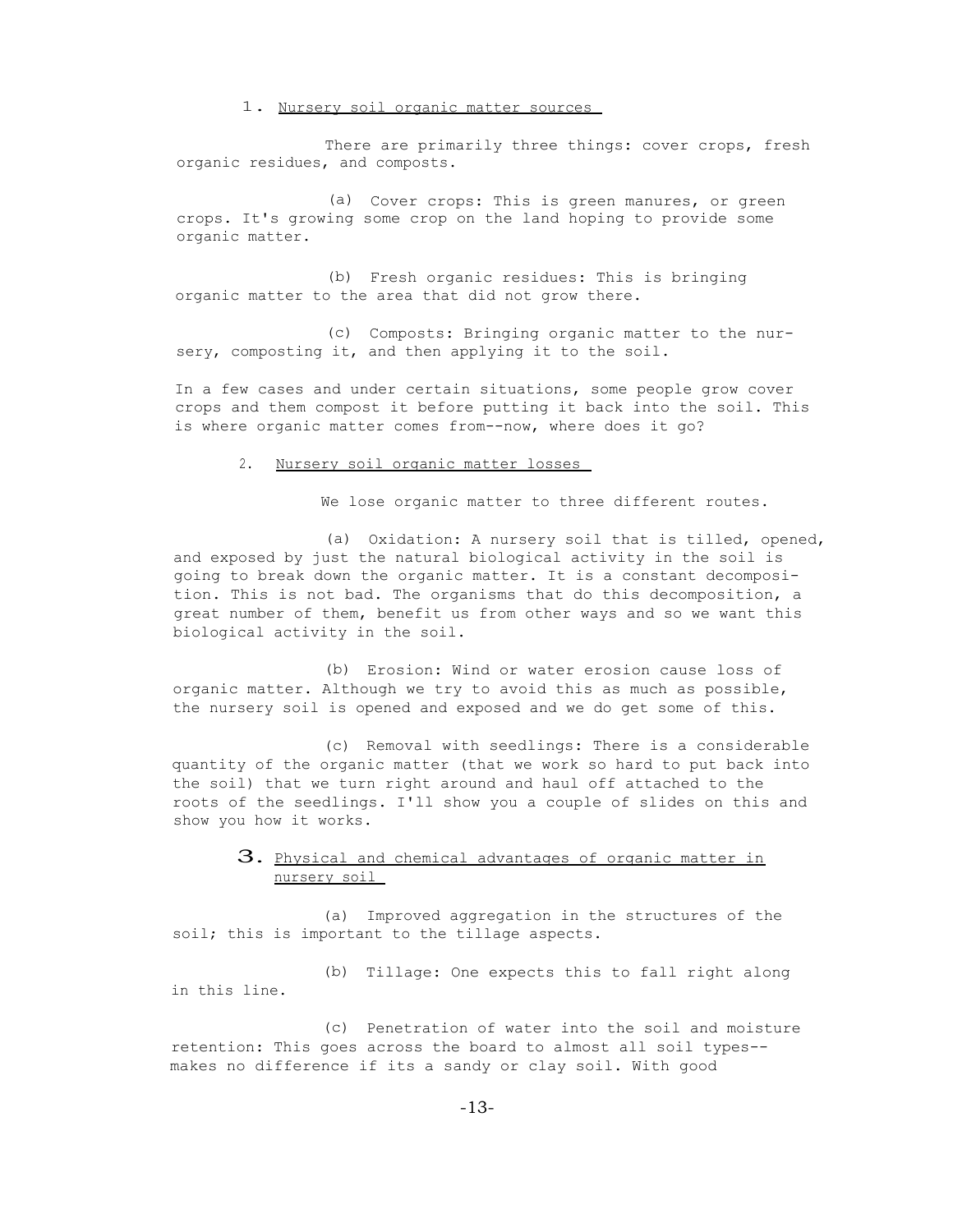structure, as far as wind and water are concerned, we reduce erosion. If we have good tilth, we reduce lifting damage. There's nothing worse than to work throughout the season to grow a good crop of seedlings and then tear the roots up getting them out of the soil.

(d) Organic matter as the reservoir of nitrogen and phosphorus: Practically all the nitrogen that we have in the soil will be taking the place of mineral fertilizer as we add it in the form of organic material (protein). As much as three-fourths of our phosphorus often times will be in the organic matter. The organic matter serves to hold nutrients against leaching and here I'm speaking of the physical cation exchange properities of the organic matter. If you have a very coarse sand, you know that the potassium and other calamines will leach unless you get a good amount of organic matter in the soil to hold them.

(e) The last thing I have listed is the buffering action of the soil: A soil that is low in organic matter, unless it is really loaded with clay, which in turn makes a very poor nursery soil, has a low buffering capacity. This means that whatever cultural operations you undertake will, quite likely, change the pH of the soil and the soil that is buffed-up will be protected against this. Also, in this way the organic matter will tend to absorb and take out of circulation some of the overdoses of pesticides that we occasionally have.

### 4. Biological influences of organic matter in nursery soil

We said that the organic matter served as a reservoir for the nitrogen and phosphorus, but if it stays in the reservoir it's not going to do the seedlings much good. We must have biological activity in the soil, breaking down this organic matter and mineralizing the nitrogen and phosphorus, so that the seedlings can get it. Also, this organic matter serves as a food source for non-synthetic fixing organisms in the soil.

(a) I have listed here the increase in the phosphorus and potash availability to provide organic matter to the saprophytic organics in the soil. They, in turn, attack the primary minerals in the soil and release the potassium and phosphorus. There are at least two lines in the country right now working on this very problem with seedlings. It turns out to be that a considerable amount of phosphorus and potash can be liberated if sufficient material (organic matter) is present for the organisms.

(b) Pathogen suppression: This is a difficult bound, as Jim knows much more than I. There have been well documented cases where proper organic matter in sufficient quantities will result in growth of antagonistic organisms in the soil, which will suppress certain of our root pathogens.